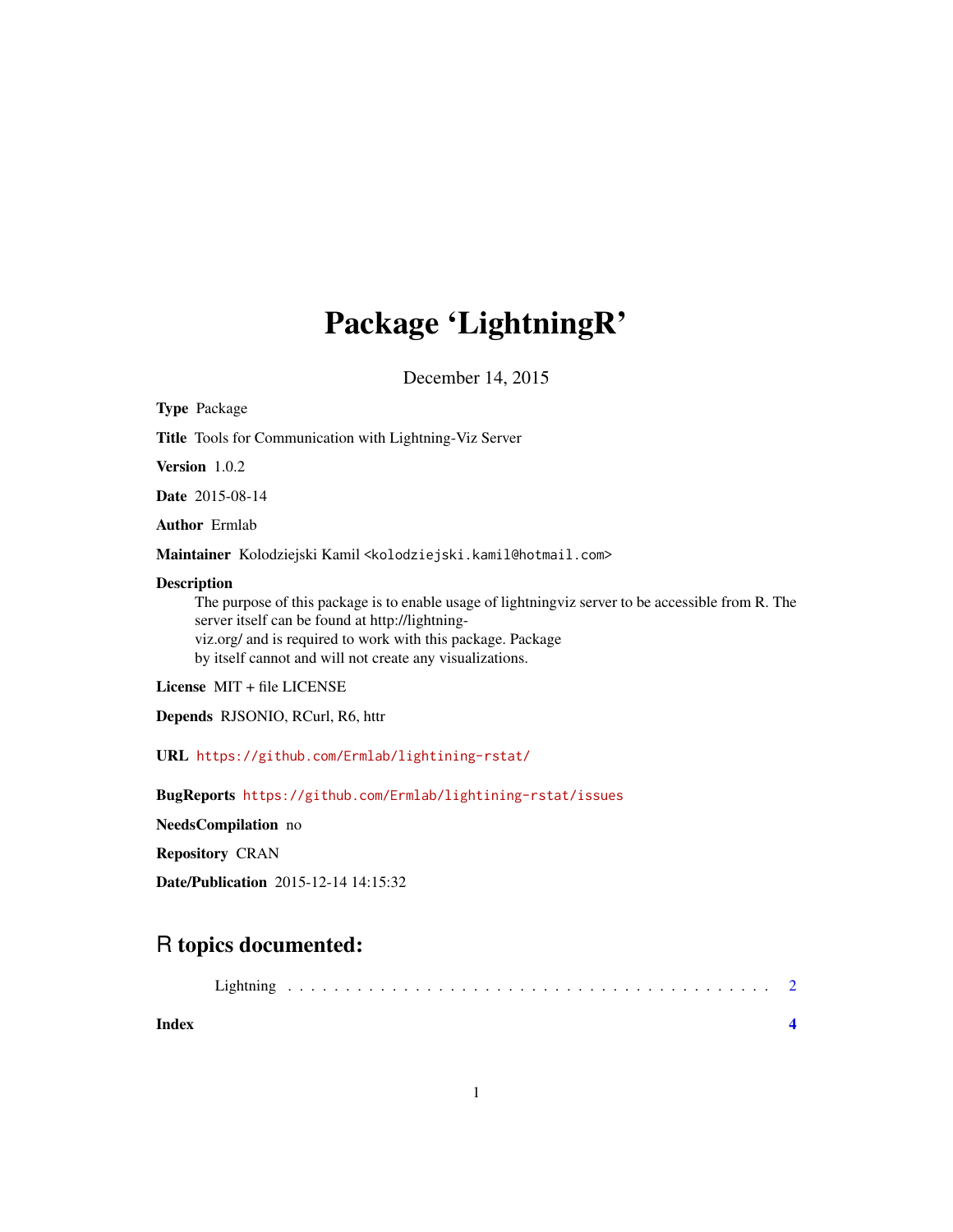<span id="page-1-0"></span>

#### Description

Class providing object with methods for communication with lightning-viz server

#### Usage

Lightning

#### Format

[R6Class](#page-0-0) object.

#### Value

Object of [R6Class](#page-0-0) with methods for communication with lightning-viz server.

#### Fields

serveraddress Stores address of your lightning server.

sessionid Stores id of your current session on the server.

url Stores url of the last visualization created by this object.

- autoopen Checks if the server is automatically opening the visualizations.
- notebook Checks if the server is in the jupyter notebook mode. #'

#### Methods

- Documentation For full documentation of each method go to https://github.com/lightning-viz/lightiningr/
- new(serveraddress) This method is used to create object of this class with serveraddress as address of the server object is connecting to.
- sethost(serveraddress) This method changes server that you are contacting with to serveraddress.
- createsession(sessionname = "") This method creates new session on the server with optionally given name in sessionname.
- usesession(sessionid) This method changes currently used session on the server to the one with id given in sessionid parameter.
- $openviz(vizid = NA)$  This method by default opens most recently created by this object visualization. If vizid parameter is given, it opens a visualization with given id instead.
- enableautoopening() This method enables auto opening of every visualisation that you create since that moment. Disabled by default.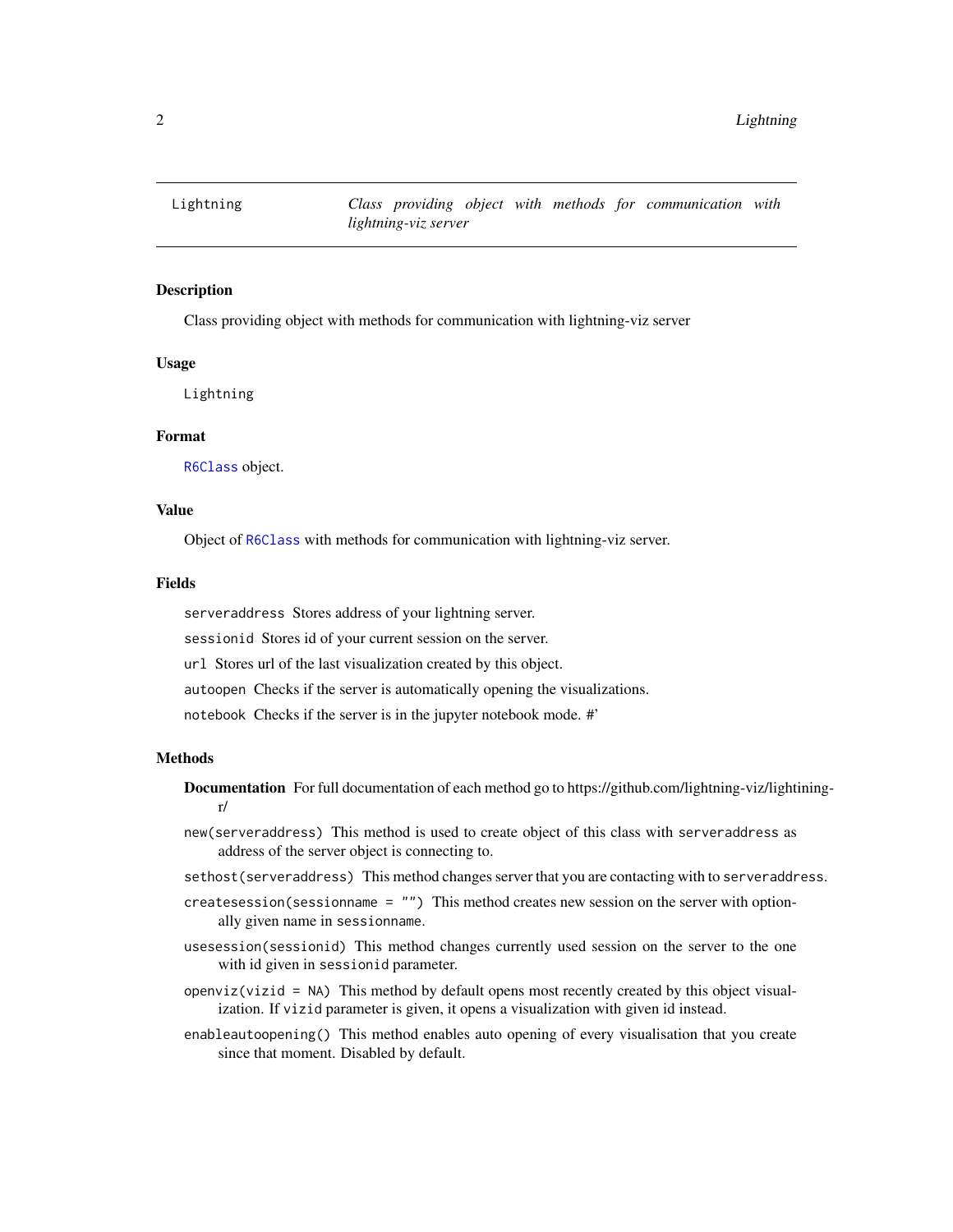- disableautoopening() This method disables auto opening of every visualisation that you create since that moment. Disabled by default.
- line(series, index = NA, color = NA, label = NA, size = NA, xaxis = NA, yaxis = NA, logScaleX = "fa This method creates a line visualization for vector/matrix with each row representing a line, given in series.
- $scatter(x, y, color = NA, label = NA, size = NA, alpha = NA, xaxis = NA, yaxis = NA)$ This method creates a scatterplot for points with coordinates given in vectors x, y.
- linestacked(series, color = NA, label = NA, size = NA) This method creates a plot of multiple lines given in matrix series, with an ability to hide and show every one of them.
- force(matrix, color = NA, label = NA, size = NA) This method creates a force plot for matrix given in matrix.
- $graph(x, y, matrix, color = NA, label = NA, size = NA)$  This method creates a graph of points with coordinates given in  $x$ , y vectors, with connection given in matrix connectivity matrix.
- map(regions, weights, colormap) This method creates a world (or USA) map, marking regions given as a vector of abbreviations (3-char for countries, 2-char for states) in regions with weights given in weights vector and with colormap color (string from colorbrewer).
- graphbundled(x, y, matrix, color = NA, label = NA, size = NA) This method creates a bundled graph of points with coordinates given in x, y vectors, with connection given in matrix connectivity matrix. Lines on this graph are stacked a bit more than in the graph function.
- matrix(matrix, colormap) This method creates a visualization of matrix given in matrix parameter, with its contents used as weights for the colormap given in colormap (string from colorbrewer).
- adjacency(matrix, label = NA) This method creates a visualization for adjacency matrix given in matrix parameter.
- scatterline(x, y, t, color = NA, label = NA, size = NA) This method creates a scatterplot for coordinates in vectors x, y and assignes a line plot to every point on that plot. Each line is given as a row in t matrix.
- scatter3(x, y, z, color = NA, label = NA, size = NA, alpha = NA) This method creates a 3D scatterplot for coordinates given in vectors x, y, z.
- image(imgpath) This method uploads image from file imgpath to the server and creates a visualisation of it.
- gallery(imgpathvector) This method uploads images from vector of file paths imgpathvector to the server and creates a gallery of these images.

#### Examples

Lightning\$new("http://localhost:3000/") Lightning\$new("http://your-lightning.herokuapp.com/")